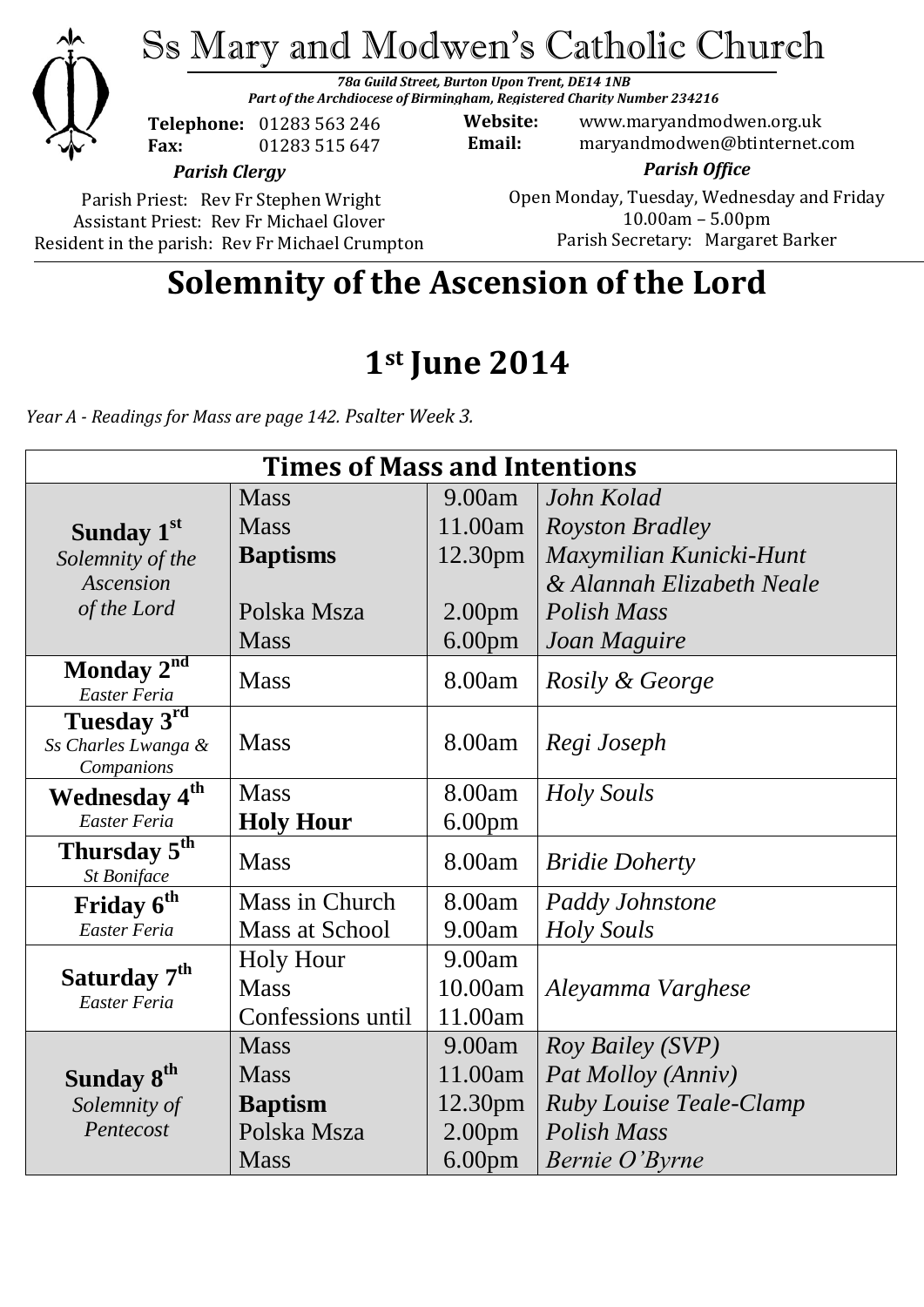#### **Please pray for all the sick and housebound of the Parish:**

Kathleen Benson, David Hughes, Eileen Lee, Pat Bolton, Mary Burnside, David Hastilow, Maureen & Sidney Parker, Irene Hill, Olive Wilson, Eve Goode, Sarah Pursglove, Marjorie Staley, Marie Gibson, Martin Halligan, Martin Goddard, Merlin Joseph, Mary Hyde, Baby Katie, Betty Gould, Michael Wright, Tony Kerr-Delworth, Fr Bernard Shaughnessy, Mary Conway, Baby Tomasz Weedon, Kay Elizabeth Webster, Kirsty Freeman, Peter Hunt, Jonjo Finnegan, Michael Cobley, Russ Simpson, Brian & Rita Baldock, Joe & Marg Emery, Baby Niamh Rodriguez, Sylvia Breen, John Wain, Fr Rob Taylerson, Pete & Sue Hughes, Baby James Kersey, Baby Elsie-Mae Freeman, Anne Cope, Alastair Furness, Damian Walsh, Arthur Walsh, Thomas McHugh, David Priest, Viv Saunders, Roz Fleetwood, James Cull, Isabel Kinsella, Paddy Griffin, Zoe Bellamy.

### **Lord Grant Eternal Rest to those who have died recently:**

Marian Devitt whose Funeral Service will be Friday 6<sup>th</sup> June at 11.15am at Bretby Crematorium.

Fr Jim Ward.

**Offertory Collection:** £305.52 (non Gift Aid); £377.99 (Gift Aid) Standing orders £460 (Gift Aid) thank you for your generosity.

Building & Development Fund – £366.80 Building & Development Fund running total: £33,413.06

This Weekend – Second Collection – Building & Development Fund Next Weekend – Second Collection – Building & Development Fund  $15<sup>th</sup>$  June – Second Collection – Building & Development Fund

#### **For Next Sunday 8th June: - Please Pray for the Priests READERS and Seminarians of the Diocese:**

T Allen, R George, W Moloney **EUCHARISTIC MINISTER** Sunday – Rev Fr Philip Harrop J Ward, G Taylor, R Scott Monday – Rev Fr David Hartley J Gibson, A Tuhey Tuesday – Rev Fr Euan Henderson C Bailey, T Joseph, W Moloney Wednesday – Rt Rev Mgr John Heslin **TEA & COFFEE** Thursday – Rev Fr Seamus Hetherton Pat&Irena/Rosemary&Annette/Diana&Paul Friday - Rev Fr Michael Ho-Huu-Nghia **CASHIERS** Saturday – Rev Fr Stephen Hollingsworth Margaret & Carol Sunday Next – Rev Fr Kevin Hooper

## **CHURCH CLEANING**

Marie, Rose & Sarah **FLOWERS**  Irene & Monica **PIETY SHOP** Sarah & Marc, Beckie, 6pm on request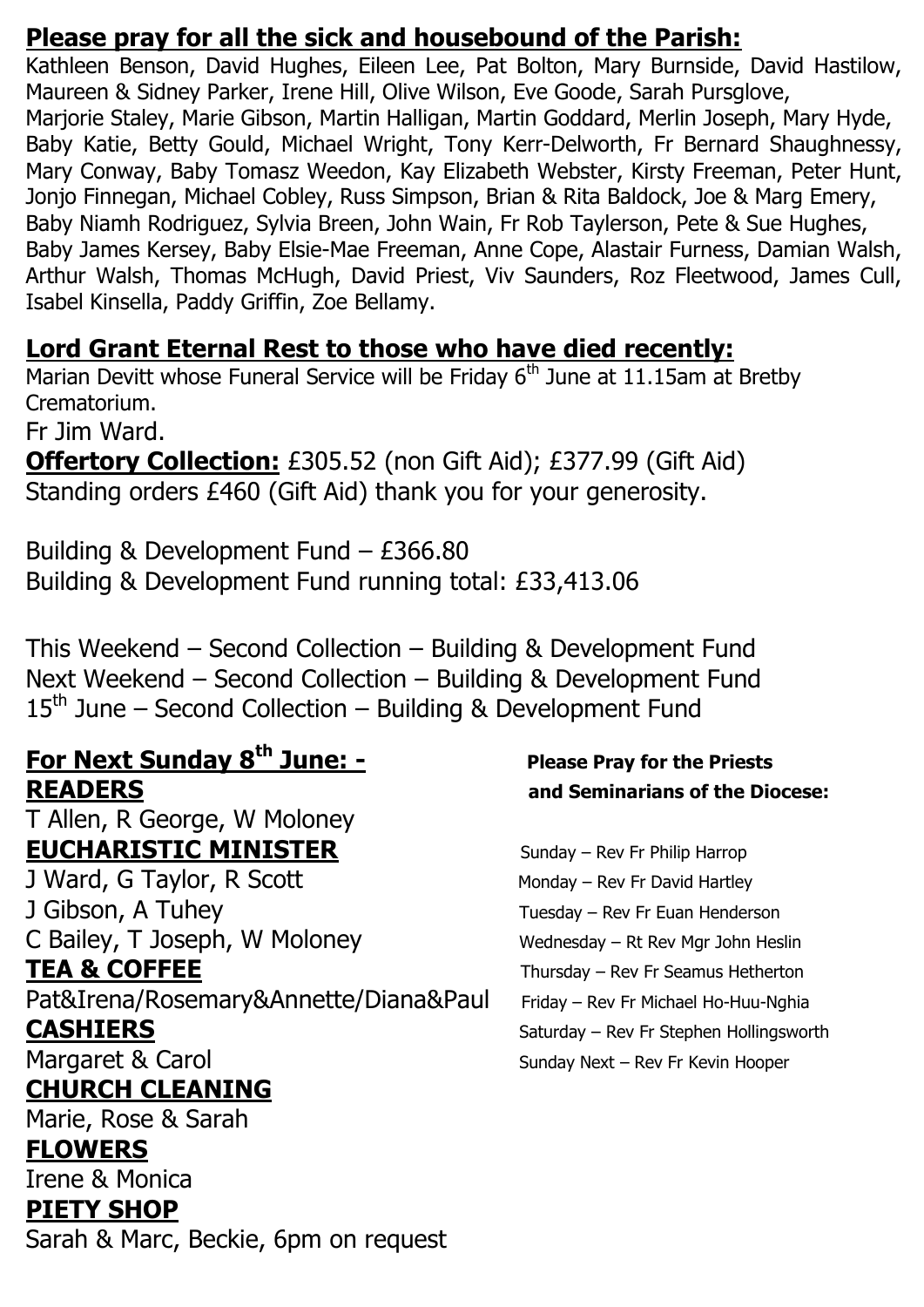**THE EASTER SEASON:** The fifty days from the Sunday of the Resurrection to Pentecost Sunday are celebrated in joy and exultation as one feast day, indeed as a "great Sunday".

**HOLY HOUR:** This Wednesday at 6pm.

**WEEKDAY MASS TIMES & MORNING PRAYER:** During the Heating Work Weekday Masses will be at 8am. During this time we will not be celebrating Morning Prayer together. You may of course pray it privately.

**PARISH LOTTERY:** Last week 111 numbers played. Winning Number -10, Heath Molloy - £55.50. Congratulations, your cheque can be collected this weekend.

**WORLD CUP "HEATING" FEVER:** All the tickets were bought at 9am and 11am Masses, so we have printed some more for sale at 6pm Mass. Any left over will be sold at other masses the weekend afterwards. £1 a go. Pick a random team, if that team wins the World Cup, you win £10. All profits for the Church Heating.

**SVP:** The SVP are collecting old British and Irish money, all other foreign coins & banknotes, even obsolete currency (coins and notes). Please place in the SVP wall box at the back of the church. Of course, current UK coins and banknotes are always gratefully received. Thank you.

**SVP SOUP:** The SVP are appealing, once more, for soup for the Tuesday Soup Kitchen; preferably Vegetable, Lentil and Bacon, or Oxtail, please. Please leave cans of soup at the back of church in the marked box. Thank you.

**200 CLUB:** Prizes for May 2014 are:  $1<sup>st</sup> - 140 - Mrs$  P Dennis,  $2<sup>nd</sup> - 149 -$ Maria Morris, 3rd – 145 – Mr M A Blakeman. May Prizes can be collected and subscriptions for 2014 can paid after the 9am & 11am Masses on Sunday **8 th June.** You can, of course, place subscriptions in an envelope marked with your NAME & NUMBER and hand it in at the presbytery, if you so wish. There are quite a few numbers not yet taken up. So, if you would like to subscribe, please see Mike Pearson or contact the Parish Office. The subscription is £1 per month, with monthly prizes of £50, £20 and £10.

**CHILDREN'S HOUSE OF HOPE, GHANA:** Nathalie and Andy will be returning to the Children's House of Hope in Ghana in June this year. Donations of children's toys may be left at the Presbytery. The deadline for donations is Saturday  $7<sup>th</sup>$  June.

**ST MODWEN'S SCHOOL TREASURE HUNT QUIZ:** The Treasure Hunt Quizzes are still available for sale after all of the weekend Masses (£1). Enjoy a walk around Burton identifying photos. You could win £15 as well as have fun! **NEW ROTAS:** The new duty rotas are available from the Stephen Room. If you usually have an e-mail copy and have not received it please e-mail the Parish your request. **Readers at 11am please note rota has been amended again this week.**

**BIBLE ALIVE** June edition available from the Stephen Room.